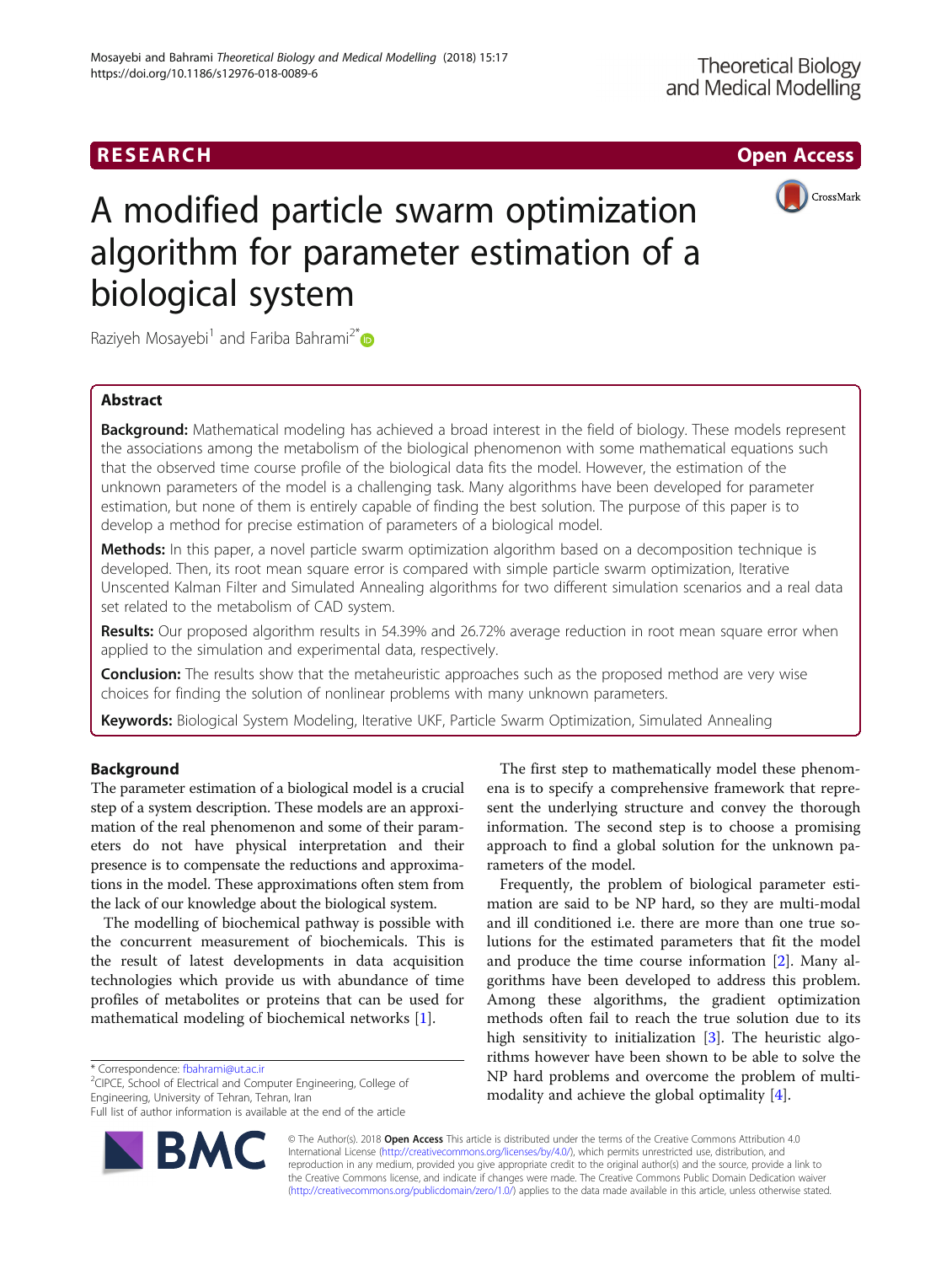<span id="page-1-0"></span>Many researchers have investigated the problem of parameter estimation in biological systems. As the results of their works, algorithms with promising outcomes have been emerged. EKF, IUKF, alternating regression, simulated annealing, firefly, and genetic algorithms are some example  $[5–10]$  $[5–10]$  $[5–10]$  $[5–10]$  $[5–10]$ . In [\[11\]](#page-9-0), the author has developed an improved particle filter method for estimation of the parameters of an S-system, and shows the superiority of this method over the ordinary particle filter algorithm from the accuracy and convergence rate point of view. Besides this method, Ding and et al. [[12\]](#page-9-0) have used a kalman filter based least square method for state estimation of canonical state space problem and a decomposition technique for enhancing the computational time. In [[13](#page-9-0)], Moles and et al. have compared the global optimization methods for the problem of biochemical pathway modeling. In their paper, the authors have shown that the evolutionary algorithms such as meta-heuristic methods are the most proper choices for solving the NP hard problems and preventing from local solutions. Some other papers have employed the evolutionary algorithms. For example, in [[14\]](#page-9-0), the author developed a hybrid firefly algorithm to estimate the parameter of a highly complex and nonlinear biological model. This method uses a neighborhood search by utilizing the evolutionary methods and compares its results in aspects of accuracy and computational time with the firefly and nelder-mead algorithms. In [[15\]](#page-9-0), the authors have demonstrated the capability of the evolutionary algorithms for estimation of the unknown parameters of a system in a reasonable amount of time. They proposed a parallel implementation of an enhanced Differential Evolution (DE) using Spark to reduce the computational time of the search process by including a selected local search and exploiting the available distributed resources. In [[16\]](#page-9-0), the author has modified the UKF algorithm to estimate the parameters of an E-coli system. The method is called Iterative UKF and is designed to prevent from the early saturation of the filter gain. As a result the estimation error is decreased in comparison with the ordinary UKF algorithm.

One of the main problems of the parameter estimation of complex and highly nonlinear models is the capability of the method to estimate the global solution. In these models, as the fitness function is non-convex, the number of the local solutions is large. This is the main reason of the algorithms such as the gradient base methods and optimal filtering that are unable to find the global solution, since these algorithms are highly sensitive to the initialization of the unknown parameters [\[3](#page-9-0)]. On the other hand, the evolutionary methods such as particle swarm optimization are powerful methods for exploring the search space in order not to stick in local solutions.

In this paper, a modified PSO algorithm is presented. In this method, a decomposition technique is employed so that the algorithm has higher ability for the exploitation technique near the final solution. The improvement of the exploitation technique results in minor movements of the particles near the global solution and prevents from larger jumps and deterioration of the value of fitness function. As a result, the method has less mean square error compare with the ordinary PSO algorithm.

The modified PSO algorithm is proposed for estimation of the parameters of a simulated biological model from a synthetic data [\[16](#page-9-0)]. This pathway generated data is modelled by a canonical model which is made by the S-system. Then, this algorithm is employed for real data of the E-coli system [\[15,](#page-9-0) [16\]](#page-9-0). The results of the algorithm are then compared with the IUKF, SA and PSO algorithms in Root Mean Square Error point of view. We have demonstrated that the novel PSO algorithm is accomplished to estimate the true parameters and has less RMSE compare with the SA and IUKF and the ordinary PSO algorithm.

This paper is organized as follows. The mathematical modelling is defined in section II. The parameter estimation methods and the proposed technique are described in section III. The simulated and experimental results are presented in section IV and the paper is finally concluded in Section V.

#### Mathematical modelling

#### Review stage

Consider a nonlinear dynamical model for a biological system as below:

$$
\dot{x}(t) = f(x(t), u(t), w)
$$
\n(1)

where  $x \in \mathbb{R}^N$  is the metabolites,  $u \in \mathbb{R}^m$  is the concentration vectors of biomolecules that is the vector of independent variables, and  $w \in \mathbb{R}^q$  is the parameter vector. The problem is to find a solution for the unknown parameters that are best fitted to the model.

Different canonical modelling frameworks are available to describe a biological phenomenon. In this paper, among some frameworks such as Lotka-Volterra [\[17](#page-9-0)], S-systems [[18\]](#page-9-0), and cooperative and saturation models [[19\]](#page-9-0), the S-system is used to express the nonlinear model of eq. (1)

$$
\dot{x}_i = \alpha_i \prod_{j=1}^{N+m} \prod_{k=1, k \neq j}^{N+m} x_j^{g_{ij}} x_k^{g_{ik}} - \beta_i \prod_{j=1}^{N+m} \prod_{k=1, k \neq j}^{N+m} x_j^{h_{ij}} x_k^{h_{ik}}, \quad i = 1, 2, ..., N,
$$
\n(2)

where  $\alpha_i > 0$  and  $\beta_i > 0$  are rate coefficients and g and h are kinetic orders. The number of dependent variables is  $N$  which represents the metabolism and  $m$  is the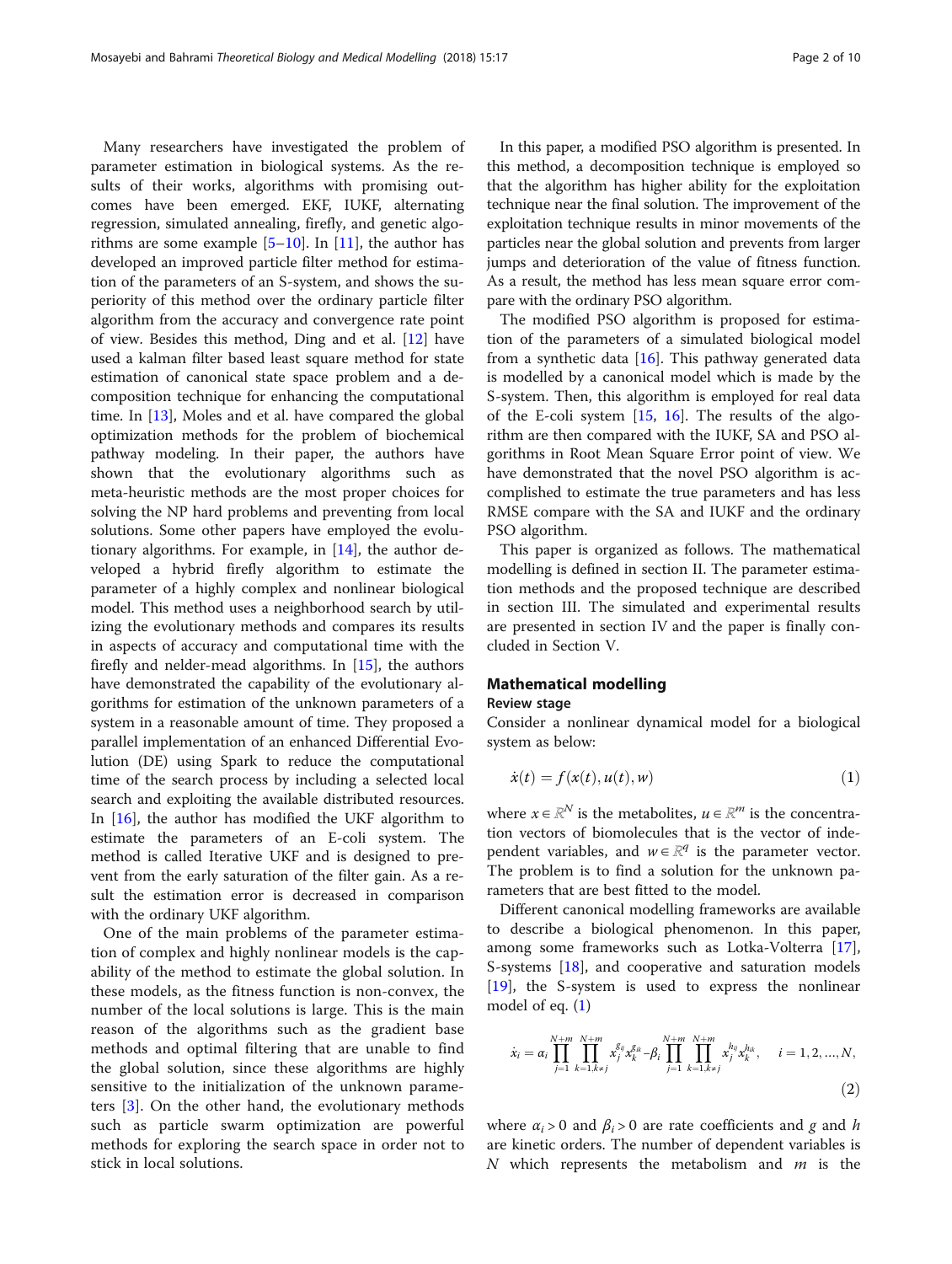number of independent variables that are considered as inputs to the system.

Considering the eq. [2](#page-1-0), we have  $x = [x_1, ..., x_N]^T$  as the state vector,  $u = [x_{N+1}, ..., x_{N+m}]^T$  as the input vector and  $w = [\alpha_1, ..., \alpha_N \beta_1, ..., \beta_N, g_{11}, ..., g_{N, N+m}, h_{11}, ..., h_{N, N}]$  $_{+m}$ <sup>T</sup>as the parameter vector, while  $q = N(2 + 2(N + m))$  is the largest number of the unknown parameters. Many algorithms have been developed to estimate the unknown parameters of such nonlinear equations. In section III, some of these methods are presented.

### Methods

In order to compare the performance of the proposed method with another heuristic approach, the Simulated Anealling method is used. Moreover, for the further analysis of heuristic methods, a non heuristic approach based on Unscented Kalman filter is applied. These methods besides the proposed algorithm are described in this section.

#### Iterative Kalman filter (IUKF)

The Unscented Kalman Filter (UKF) is a modified framework of the Kalman Filter for nonlinear modelling. In this filter, one or both the process and measurement equations might be nonlinear and the nonlinear kalman filter is required. The UKF algorithm employs the unscented transform as a nonlinear transformation to compute the statistics of a random variable.

The UKF algorithm is briefly explained as follow: Consider the discrete state space model of eq. I:

$$
x[k+1] = F(x[k], u[k], w),
$$
\n(3)

By the definition of  $y[k] = x[k+1]$ ,  $k = 0$ , ...,  $N-1$ , the above equation can be rewritten as the following nonlinear process equation:

$$
y[k] = F(x[k], u[k], w), \tag{4}
$$

where x and u are the inputs,  $y$  is the output and w is the unknown parameter with dimension  $q$  that is to be estimated. To estimate the parameters, the following state space representation is defined as follows:

$$
w[k+1] = w[k] + r[k] \n y[k] = F(x[k], u[k], w[k]) + e[k],
$$
\n(5)

where the first model is the process equation, driven by  $r$  as the process noise. The latter is the measurement equation driven by the input and the measurement noise e. the UKF algorithm is able to estimate the parameter  $w$ based on the following pseudo code:

1. Initialize the unknown parameter and the covariance matrix

$$
\begin{aligned}\n\widehat{\omega}[0] &= E[\omega] \\
P_{\omega[0]} &= E\left[ (\omega - \widehat{\omega}[0])(\omega - \widehat{\omega}[0])^T \right]\n\end{aligned} \tag{6}
$$

2. Assuming the parameter vector  $\omega$  with mean  $\overline{\omega}$  and covariance  $P_{\omega}$  a set of 2q + 1 sigma vectors W are obtained through the following equations

$$
P_{\omega[k]}^- = P_{\omega[k-1]} + R^r[k-1]W[k|k-1]
$$
  
= 
$$
\left[\widehat{\omega}^{-}[k], \widehat{\omega}^{-}[k] + \gamma \sqrt{P_{\omega[k]}^-}, \widehat{\omega}^{-}[k] - \gamma \sqrt{P_{\omega[k]}^-}\right],
$$
 (7)

where  $\gamma = \sqrt{q + \lambda}$ ,  $\lambda = \varepsilon^2 (q + \kappa) - q$  is a scaling parameter, and  $(\sqrt{(q+\lambda)P_\omega})$ <sub>i</sub> represents the ith column of the matrix. The constant  $10^{-4} < \varepsilon < 1$  controls the sigma points spread around  $\overline{\omega}$ . κ is also a scaling parameter, which is regularly fixed to 0 or  $3 - q$  and q is the dimension of parameters [[14\]](#page-9-0).

3. The sigma points are transformed with the nonlinear process F

$$
\mathcal{D}[k|k-1] = F(x[k], u[k], \mathcal{W}[k|k-1]) \tag{8}
$$

4. The mean and covariance of the transformed sigma point of step 3 are calculated as follows

$$
\hat{d}[k] = \sum_{i=0}^{2q} W_i^{(m)} \mathcal{D}_i[k|k-1] \quad (9)
$$
  

$$
P_{\hat{d},\hat{d}}[k] = \sum_{i=0}^{2q} W_i^{(c)} \left[ D_i[k|k-1] - \hat{d}[k] \right] \left[ D_i[k|k-1] - \hat{d}[k] \right]^T + R^e[k],
$$
  
(10)

Where  $W_i^{(m)} = W_i^{(c)} = \frac{1}{2(\lambda + q)}, W_0^{(m)} = W_0^{(c)} = \frac{\lambda}{(\lambda + q)}$ 5. The cross covariance matrix of the measurement

and parameter vectors are calculated

$$
P_{\omega,\widehat{d}}[k] = \sum_{i=0}^{2q} W_i^{(c)}[\mathcal{W}_i[k|k-1] - \widehat{\omega}^{-}[k]] \left[ D_i[k|k-1] - \widehat{d}[k] \right]^T
$$
\n(11)

6. The kalman gain, parameters and the covariance matric is then updated

$$
\mathcal{K}[k] = P_{\omega,\widehat{d}}[k]P_{\widehat{d},\widehat{d}}^{-1}[k] \tag{12}
$$

$$
\widehat{\omega}[k] = Proj\left[\widehat{\omega}[k] + \mathcal{K}[k]\left(d[k] - \widehat{d}[k]\right)\right]
$$
\n(13)

$$
P_{\omega}[k] = P_{\omega[k]}^- \mathcal{K}[k] P_{\widehat{d}, \widehat{d}}[k] \mathcal{K}^T[k] \tag{14}
$$

In [[16](#page-9-0)], the authors have shown that the convergence rate of the UKF algorithm is small and the filter might not converge to the true parameters. The main reason is the early saturation of the kalman gain resulting from the assignment of not suitable initial values. Thus, the small filter gain results in small changes in the estimation of parameters and the algorithm converge very slowly.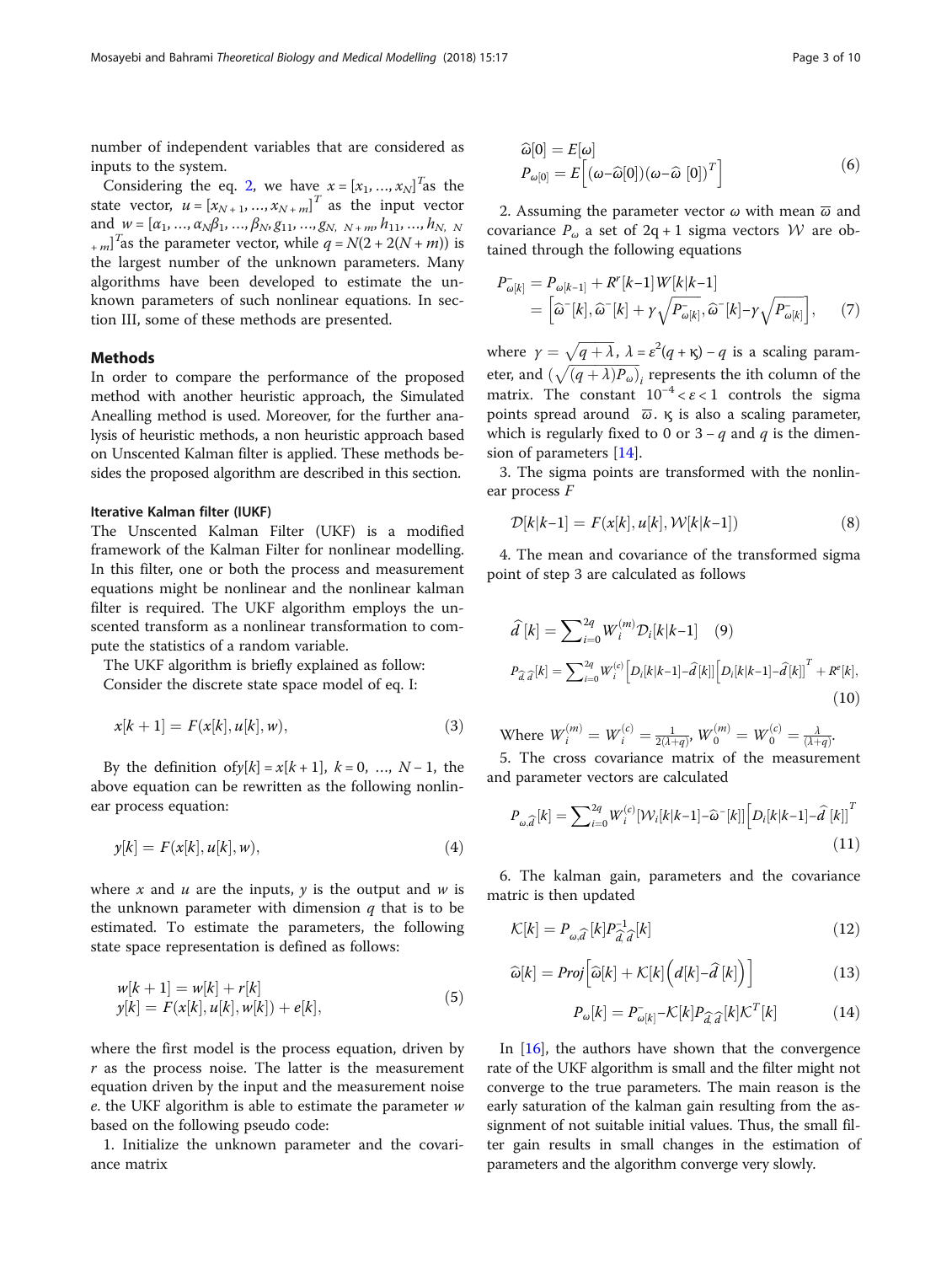<span id="page-3-0"></span>To remedy this problem, the authors have developed the IUKF algorithm. In this algorithm, after applying the UKF algorithm, RMSE is calculated through the following equation

$$
RMSE = \sqrt{\sum_{k=0}^{n-1} (y[k] - \widehat{y}[k])^2}
$$
\n(15)

where  $y[k]$  is the true measurement and  $\hat{y}[k]$  is the estimated output. If MSE is smaller than a threshold value  $\delta_E$  or the iteration number of the algorithm is large enough the algorithm will stop, otherwise the UKF algorithm will be initialized with the final estimate of the parameters and their covariance which produces better initial values for the UKF algorithm. If the difference of two consecutive RMSE is less than a threshold value  $\delta_R$ , the covariance matrix resets to the first initial value preventing from small changes in covariance matrix.

#### Simulated annealing

SA algorithm is a meta-heuristic algorithm introduced by Scott Kirkpatrick and et al. [\[20\]](#page-9-0). This algorithm is based on heating and cooling of the materials, starting with a prior solution and improves it in a repetitive process to reach the optimized solution for the problem. It consists of an inner and outer loop. The inner loop displaces the last solution in a solution space with a local search and updates the obtained solution based on a probabilistic criterion. The outer loop decreases the temperature of the process consistently. This temperature affects the performance of the inner loop. In the beginning with high temperature, the algorithm performs well in searching the solution space and prevents from the local solution in non-convex problems. By decreasing the temperature, it demonstrates a good capability in exploration.

At the first iterations that the temperature is high, in the contrary to the non-proper value of the cost function, the probability of a bad solution in the inner loop is high. This property prevents the algorithm from convergence in local responses. In the last iterations of the outer loop with the loose of temperature, the probability of a bad solution is decreased and the most proper solution is chosen with high probability.

#### Particle swarm optimization

Particle Swarm Optimization, also called PSO, is a population based stochastic optimization method intruduced by Kennedy and Eberhart [\[21\]](#page-9-0). PSO simulates the activities of school of birds, swarms of insects or groups of fish, in which individuals are called particles and the population is named a swarm. In this method, a position  $P$  and a velocity V are assigned to each particle. These particles are scattered around in the search-space based on a few procedures. The particles are scattered following their own

best known position  $P^*$ , in the search-space as well as the total swarm's best known position  $P_g^*$ . The velocity of the *j*th dimension of particle  $i$  in iteration  $t$ , is obtained as follow:

$$
V_{ij}(t) = W.V_{ij}(t-1) + c_1r_1(P_{ij}^*(t-1) - P_{ij}(t-1)) + c_2r_2(P_{ij}^*(t-1) - P_{ij}(t-1))
$$
\n(16)

Where W is the inertia weight and is normally in the range of 0.9–1.2 [\[22](#page-9-0)],  $c_1$  and  $c_2$  are constants that are set to 2, and  $r_1$  and  $r_2$  are randomly generated stochastic parameters in the interval [0, 1].

The new position of the ith particle is then updated by the following formula:

$$
P_{ij}(t) = P_{ij}(t-1) + V_{ij}(t)
$$
\n(17)

The PSO algorithm is known as a fast simple method, suitable for non-convex NP-hard problems such as biological pathway modelling. Despite its great performance in exploring the solution space, it has weakness in exploiting the optimal solution when reaching to its neighborhood. To cope with this deficiency, the researchers usually adopt some heuristics to the algorithm or hybridize it with some other methods. In this paper, a novel heuristic is embedded in the PSO algorithm to improve its exploiting capabilities. Here, we apply a decomposition technique in a sequential platform with the canonical PSO. The proposed algorithm, named as DPSO, has a two-phase structure. The first phase is a standard PSO, where the algorithm finds a solution in the neighborhood of the optimal one, known as the Global-Best. In order to enhance the capability of the first phase in reaching near the optimal solution as close as possible, the inertia weight in the eq. (16) is linearly reduced in each iteration of the PSO algorithm, ending with a final value equal to 0.1. Using this technique provides the algorithm with more precision in the final iterations, when the particles are in the neighbor of the best solution. The second phase, utilizes a decomposition technique as following pseudo-code:

For  $i = 1$ : Iteration Number

For  $j = 1$ : Param\_Number

|  |  |  | <b>Table 1</b> The chosen Parameters of the simulated S-system |  |  |  |
|--|--|--|----------------------------------------------------------------|--|--|--|
|--|--|--|----------------------------------------------------------------|--|--|--|

|  |  |  |  | True parameters $a_i$ $g_{i1}$ $g_{i2}$ $g_{i3}$ $g_{i4}$ $\beta_i$ $h_{i1}$ $h_{i2}$ $h_{i3}$ $h_{i4}$<br>20.0 0 0 -0.8 0 10.0 0.5 0 0 0<br>8.0 0.5 0 0 0 3.0 0 0.75 0 0<br>3.0 0 0.75 0 0 3.0 0 0 0.5 0.2<br>2.0 0.5 0 0 0 6.0 0 0 0 0.8 |
|--|--|--|--|--------------------------------------------------------------------------------------------------------------------------------------------------------------------------------------------------------------------------------------------|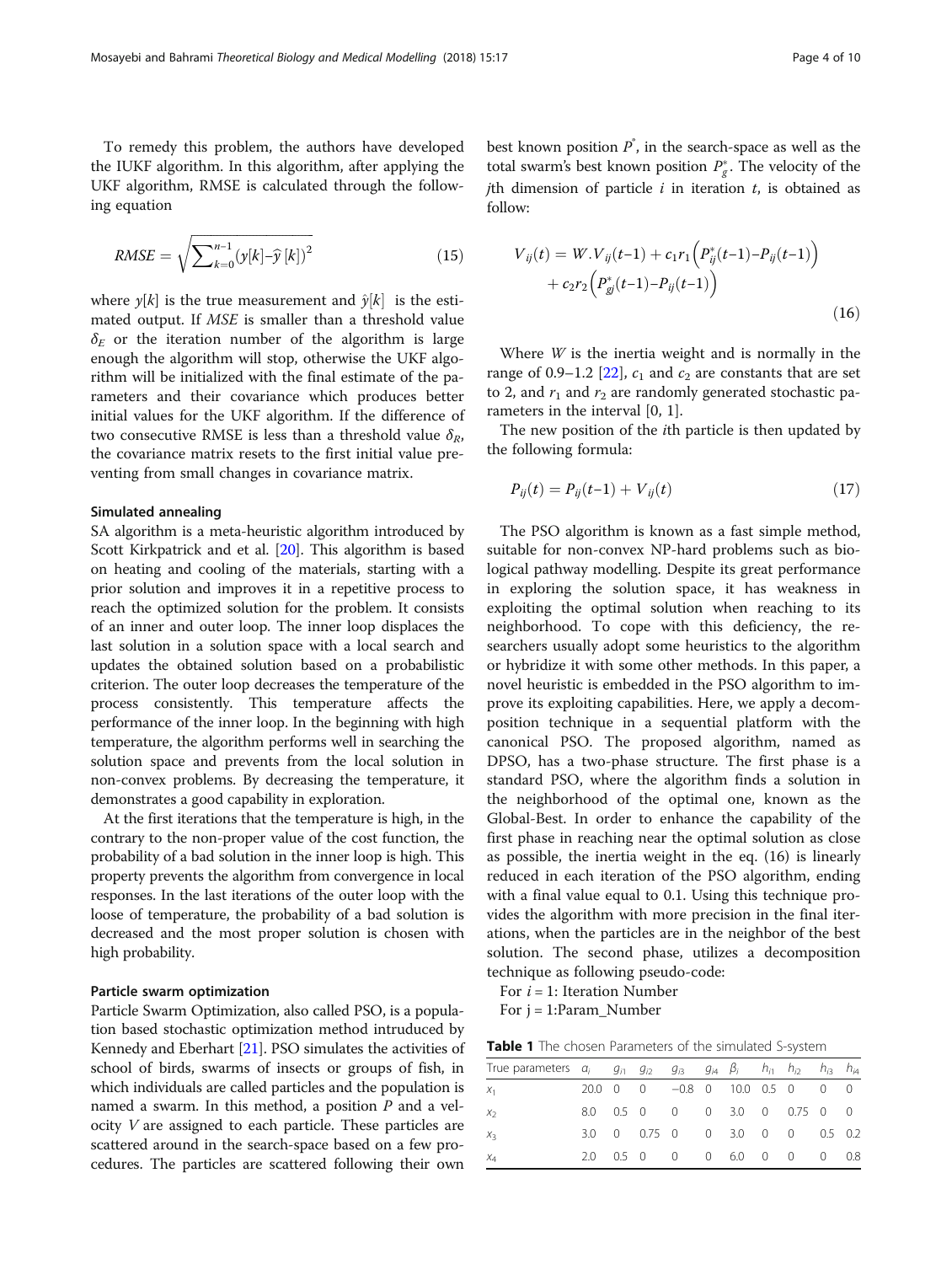<span id="page-4-0"></span>

- Relocate the position of all the particles as the global-best
- Scatter the particles in the jth dimension in the neighbor of the global-best
- Find the optimal value of the jth dimension using the PSO algorithm
- Update the global-best

endfor.

endfor.

As described in the above pseudo-code, the second phase of the algorithm has an inner loop where it tries to find the optimal value of all the decision variables, considering the values of the others as constant values, using the canonical PSO. In the second phase, we needed to be more precise in our searching method. So, we concentrated the ability of the PSO algorithm from a multi-dimensional search space to a single-dimension exploitation: by decomposing the problem into each decision variable, the PSO was able to search the optimal value of each decision variable near the vicinity of the best found solution at hand, while considering other decision variables as fixed values. This searching technique is repeated for all decision variables. In the outer loop, the whole procedure is repeated to insure evading from a local solution. Using this technique allows

the method to exploit the optimal solution with higher levels of accuracy, resulting in a reliable high quality solution.

# Results

# Simulations

In this section, we demonstrate the capability of the modified PSO algorithm with two synthetic simulations. In the first simulation, no additive noise has been assumed. In the second simulation, additive white Gaussian noise with  $SNR = 20$  is considered. The data are generated through the following model:

$$
\begin{aligned}\n\dot{x}_1 &= \alpha_1 x_3^{g_{12}} x_5^{g_{15}} - \beta_1 x_1^{h_{11}} \\
\dot{x}_2 &= \alpha_2 x_1^{g_{21}} - \beta_2 x_2^{h_{22}} \\
\dot{x}_3 &= \alpha_3 x_2^{g_{32}} - \beta_3 x_3^{h_{33}} x_4^{h_{34}} \\
\dot{x}_4 &= \alpha_4 x_1^{g_{41}} - \beta_4 x_4^{h_{44}}\n\end{aligned} \tag{18}
$$

and the parameters are as follows:

$$
\omega = [\alpha_1, \alpha_2, \alpha_3, \alpha_4, \beta_1, \beta_2, \beta_3, \beta_4, g_{13}, g_{15}, g_{21}, g_{32}, g_{41}, h_{11}, h_{22}, h_{33}, h_{34}, h_{44}],
$$
\n(19)

Table [1](#page-3-0) shows the chosen parameters of the above model. Four random initial values are generated to produce the four synthetic metabolisms. The time profiles of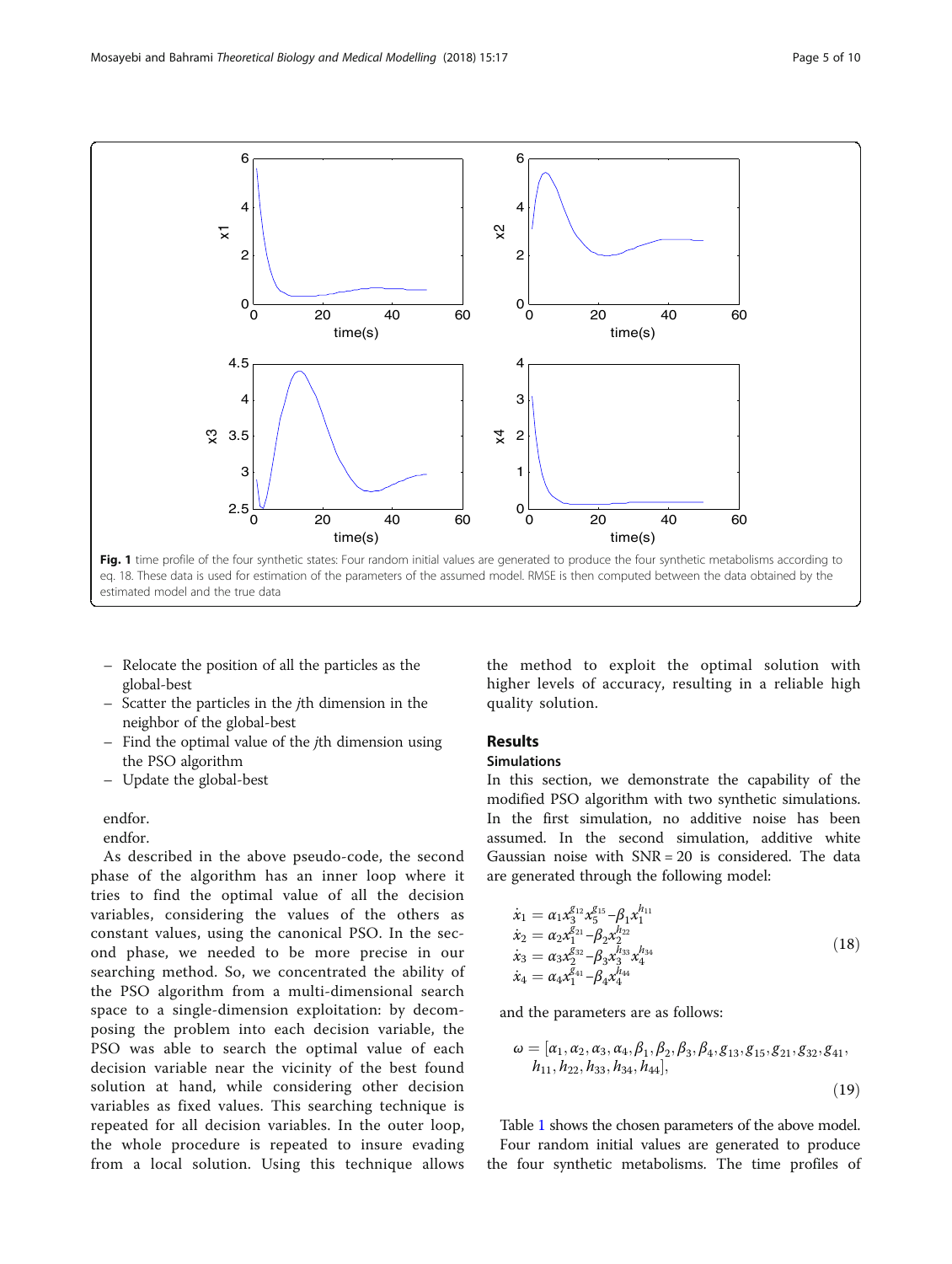| True parameters                    | $a_i$   | $g_{i1}$     | $g_{i2}$ | $g_{i3}$    | $g_{i4}$       | $\beta_i$ | $h_{i1}$     | $h_{i2}$ | $h_{i3}$     | $h_{i4}$     | RMSE   |
|------------------------------------|---------|--------------|----------|-------------|----------------|-----------|--------------|----------|--------------|--------------|--------|
| IUKF noise free measurement        |         |              |          |             |                |           |              |          |              |              | 0.5698 |
| $X_1$                              | 20.4897 | $\mathbf{0}$ | $\circ$  | $-0.3092$   | $\circ$        | 10.488    | 0.9954       | $\circ$  | $\mathbf{0}$ | $\mathbf{0}$ |        |
| $X_2$                              | 7.5180  | 1.5027       | $\circ$  | 0           | $\circ$        | 3.4884    | $\circ$      | 1.7552   | $\mathbf{0}$ | $\mathbf{0}$ |        |
| $X_3$                              | 3.4989  | $\mathbf{0}$ | 1.7556   | 0           | $\circ$        | 2.4842    | $\circ$      | 0        | 1.5019       | 0.7053       |        |
| $X_4$                              | 2.4902  | 0.9887       | $\circ$  | 0           | $\circ$        | 6.4926    | $\mathbf{0}$ | 0        | $\circ$      | 1.294        |        |
| IUKF noisy measurement with SNR 20 |         |              |          |             |                |           |              |          |              |              | 0.6853 |
| $X_1$                              | 19.6459 | $\mathbf{0}$ | $\circ$  | $-0.1437$   | $\overline{0}$ | 9.643     | 1.6490       | $\circ$  | $\mathbf{0}$ | $\mathbf{0}$ |        |
| $X_2$                              | 9.1521  | 1.1415       | $\circ$  | $\mathbf 0$ | $\circ$        | 3.6681    | $\circ$      | 1.4249   | $\mathbf{0}$ | 0            |        |
| $X_3$                              | 3.6506  | $\mathbf{0}$ | 1.8956   | 0           | $\mathbf{0}$   | 3.6517    | $\mathbf{0}$ | 0        | 1.1638       | 0.8546       |        |
| $X_4$                              | 2.6518  | 1.6585       | $\circ$  | 0           | $\circ$        | 7.6445    | $\mathbf{0}$ | 0        | $\mathbf{0}$ | 1.4447       |        |

Table 2 The estimated parameters of two simulations for IUKF algorithm

these four synthetic states are obtained from eq. ([18](#page-4-0)) and shown in Fig. [1](#page-4-0).

Tables 2 through 5 depict the results obtained from IUKF, SA, PSO and the proposed DPSO algorithms. In these tables, the average of estimated parameters and the corresponding average RMSE for each algorithm in 1000 simulations are presented. As it is obvious from the tables, DPSO algorithm has higher capabilty for estimating the unknown parameters in both simulation scenarios. The RMSE of the proposed method is less than the other three algorithms. These simulations demonstrate the enhancement of the exploitation phase in the PSO algorithm employing the proposed technique compared with the ordinary PSO and also the capability of the method for estimation of more precise parameters compared with the IUKF and SA algorithms. Figure [2](#page-7-0) illustrates the value of RMSEs of noise free and noisy scenarios in each 1000 simulation runs for each algorithm in Tables 2, 3, [4](#page-6-0) and [5.](#page-6-0)

The mean percentage improvement of DPSO algorithms over SA, IUKF and PSO methods is 60.06% and 48.72% with respect to noise free and noisy scenarios.

#### Real data

In order to compare the performance of the algorithms in an experimental scenario, a real dataset is utilized from the Cad system. The Cad system is one of the conditional stress response modules in E. coli, which is induced only at low pH and a lysine-rich environment [[23,](#page-9-0) [24\]](#page-9-0). The following S-system can be used to model this phenomenon

$$
\frac{d[CadA]}{dt} = \alpha_1 [CadBA]^{g_{12}} - \beta_1 [CadA]^{h_{11}}\n\frac{d[CadBA]}{dt} = \alpha_2 [Lys]^{g_{24}} [H^+]^{g_{25}} - \beta_2 [CadBA]^{h_{22}}\n\frac{d[Cadav]}{dt} = \alpha_3 [CadA]^{g_{31}} [Cadav]^{g_{33}} [Lys]^{g_{34}}\n\frac{d[Lys]}{dt} = -\beta_4 [CadA]^{h_{31}} [Cadav]^{h_{33}} [Lys]^{h_{34}}
$$
\n(20)

The description and the parameters of the model have obtained from [\[16](#page-9-0)]. The parameters of this system have been estimated by the above mentioned methods. Then, these parameters will be used to generate the time profiles of the states of the Cad system in eq. (20). To compare the results of the algorithms, the RMSE is calculated as the error of the generated time profiles and the real

Table 3 The estimated parameters of two simulations for SA algorithm

| True parameters                  | $a_i$   | $g_{i1}$       | $g_{i2}$     | $g_{i3}$  | $g_{i4}$     | $\beta_i$ | $h_{i1}$     | $h_{i2}$     | $h_{i3}$ | $h_{i4}$     | RMSE   |
|----------------------------------|---------|----------------|--------------|-----------|--------------|-----------|--------------|--------------|----------|--------------|--------|
| SA noise free measurement        |         |                |              |           |              |           |              |              |          |              | 0.7471 |
| $X_1$                            | 21.6611 | $\overline{0}$ | $\mathbf 0$  | $-0.1552$ | $\circ$      | 10.65     | 1.1561       | $\mathbf{0}$ | $\circ$  | $\mathbf{0}$ |        |
| $x_2$                            | 8.6545  | 1.1575         | $\mathbf 0$  | 0         | $\circ$      | 3.629     | $\circ$      | 1.4052       | $\circ$  | $\circ$      |        |
| $X_3$                            | 3.6379  | $\overline{0}$ | 1.4034       | $\circ$   | $\circ$      | 3.6475    | $\circ$      | $\circ$      | 1.1439   | 0.8504       |        |
| $X_4$                            | 1.6503  | 1.1432         | $\mathbf 0$  | $\circ$   | $\mathbf{0}$ | 6.6653    | $\mathbf{0}$ | $\circ$      | $\circ$  | 1.4568       |        |
| SA noisy measurement with SNR 20 |         |                |              |           |              |           |              |              |          |              | 0.9762 |
| $X_1$                            | 18.8551 | $\overline{0}$ | $\circ$      | 0.05911   | $\mathbf{0}$ | 9.8271    | 1.3714       | $\circ$      | $\circ$  | $\circ$      |        |
| $X_2$                            | 8.8778  | 1.3444         | $\mathbf{0}$ | $\circ$   | $\mathbf{0}$ | 4.8634    | $\circ$      | 1.5988       | $\circ$  | $\mathbf{0}$ |        |
| $X_3$                            | 3.8245  | $\mathbf{0}$   | 1.6078       | $\circ$   | $\circ$      | 5.8395    | $\circ$      | $\circ$      | 1.3836   | 1.0416       |        |
| $X_4$                            | 2.8509  | 1.3273         | $\mathbf 0$  | $\circ$   | $\mathbf{0}$ | 6.8551    | $\mathbf{0}$ | $\mathbf 0$  | $\circ$  | 1.6388       |        |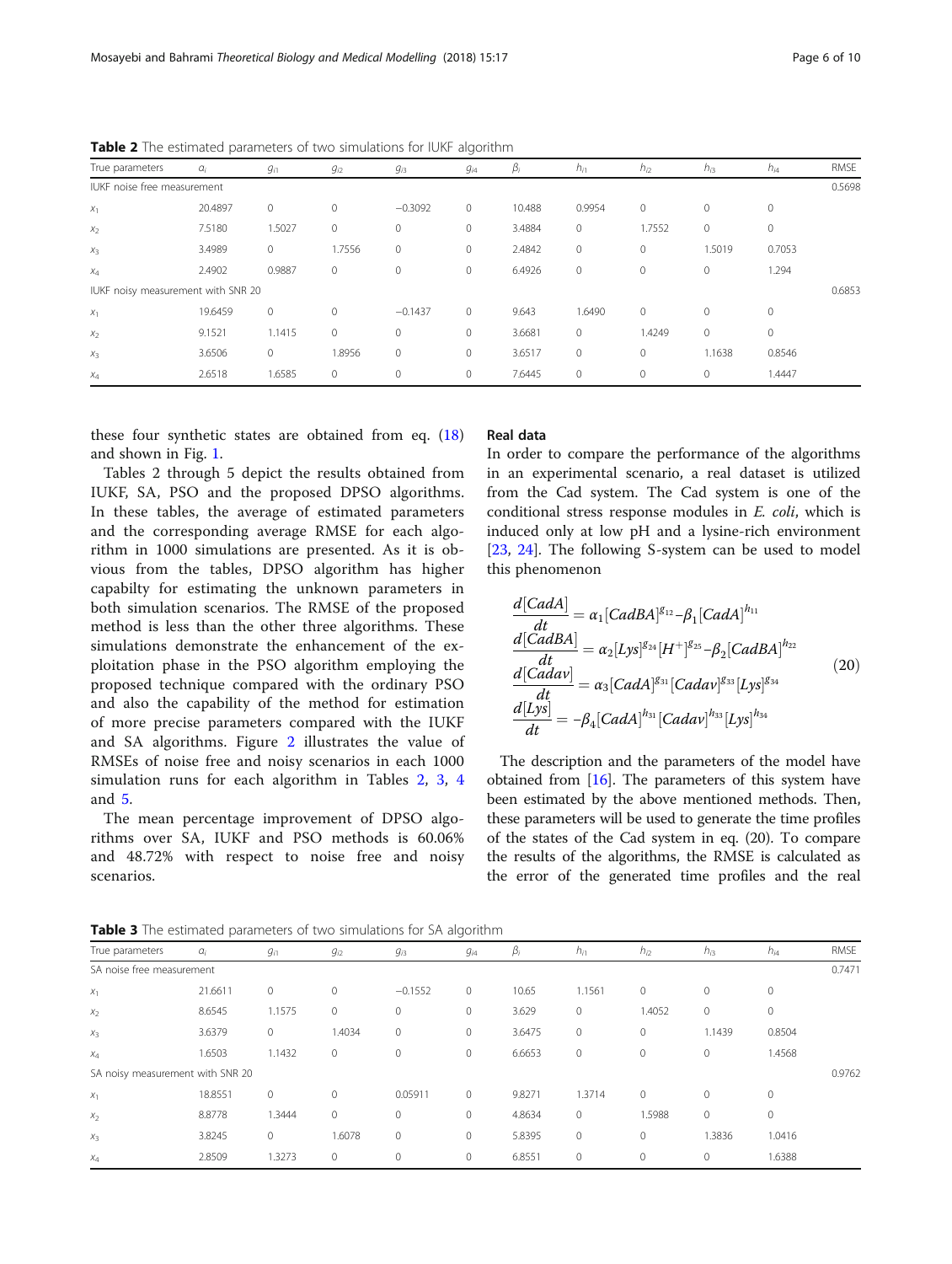| True parameters                   | $a_i$   | $g_{i1}$     | $g_{i2}$     | $g_{i3}$     | $g_{i4}$     | $\beta_i$ | $h_{i1}$     | $h_{i2}$ | $h_{i3}$     | $h_{i4}$ | RMSE   |
|-----------------------------------|---------|--------------|--------------|--------------|--------------|-----------|--------------|----------|--------------|----------|--------|
| PSO noise free measurement        |         |              |              |              |              |           |              |          |              |          | 0.4040 |
| $X_1$                             | 20.3569 | $\circ$      | $\mathbf{0}$ | $-0.4444$    | $\circ$      | 10.3510   | 0.8602       | $\circ$  | $\mathbf{0}$ | 0        |        |
| $X_2$                             | 8.3541  | 0.858        | $\circ$      | 0            | $\mathbf{0}$ | 3.3464    | $\circ$      | 1.1024   | $\mathbf{0}$ | 0        |        |
| $X_3$                             | 3.3513  | $\mathbf{0}$ | 1.1049       | $\mathbf{0}$ | 0            | 3.3478    | $\circ$      | $\circ$  | 0.8554       | 0.5437   |        |
| $X_4$                             | 2.3560  | 0.8419       | $\circ$      | 0            | $\circ$      | 6.3490    | $\mathbf{0}$ | $\circ$  | $\mathbf{0}$ | 1.148    |        |
| PSO noisy measurement with SNR 20 |         |              |              |              |              |           |              |          |              |          | 0.5160 |
| $X_1$                             | 16.0762 | $\mathbf{0}$ | $\circ$      | $-0.3411$    | $\circ$      | 7.4571    | 0.9537       | $\circ$  | $\mathbf{0}$ | 0        |        |
| $X_2$                             | 8.4461  | 1.9448       | $\circ$      | $\mathbf{0}$ | $\circ$      | 3.4396    | $\circ$      | 1.1908   | $\mathbf{0}$ | 0        |        |
| $X_3$                             | 1.453   | $\mathbf{0}$ | 1.1971       | $\mathbf{0}$ | $\circ$      | 3.4558    | $\circ$      | $\circ$  | 0.9496       | 0.6451   |        |
| $X_4$                             | 2.4434  | 0.9482       | $\circ$      | 0            | 0            | 8.4386    | $\mathbf{0}$ | $\circ$  | $\mathbf{0}$ | 1.2565   |        |

<span id="page-6-0"></span>Table 4 The estimated parameters of two simulations for the PSO algorithm

datasets obtained by the measurements. Table [6](#page-8-0) shows the resultant RMSEs.

The generated time profiles obtained by the estimated parameters along with the true time profiles are depicted in Fig. [3.](#page-8-0)

The proposed decomposition technique is applied on the ordinary PSO to have smaller movements near the global solution and prevent from larger jumps that deteriorate the results. Therefore, as it is explained earlier, the DPSO algorithm has higher capability in exploitation step compared with the ordinary PSO algorithm. In the real dataset experiment, the RMSE of DPSO algorithm is 0.741 revealing the capability of the proposed method in comparison to IUKF and SA and PSO algorithms. For this real data experiment, the percentage improvement of DPSO algorithm over SA, IUKF and PSO methods is 29.36%, 33.78%, 17.02%, respectively.

#### **Discussion**

Four different algorithms have been discussed in this paper. IUKF has an analytical approach and it provides the solution under the mathematics of kalman filter. However, the heuristic approaches are very popular in the literature for the nonlinear problems with large number of parameters. Therefore, two metaheuristic approaches are considered besides IUKF. SA and PSO algorithms are two powerfull methods for finding the best solution in NP hard problems. The proposed DPSO algorithm is developed to have higher capability in exploitation step. As a result this algorithm has less RMSE compared with the other three algorithm due to smaller jumps near the global solution. The results show the superiority of DPSO algorithms over the other three methods in RMSE point of view.

In simulations, a model with 17 parameters is considered and two scenarios with different SNR have been analysed. RMSE is computed with the estimated and the true parameters. The RMSE of DPSO is less than the other three algorithms as it is expected.

In real experiment scenario the data of CAD system is used to estimate the paramters of an assumed model for the time profile of the involved metabolisms. The model is similar to the one in simulation scenarios and the parameters are estimated. The DPSO method has

Table 5 The estimated parameters of two simulations for the DPSO algorithm

| True parameters                    | $\alpha_i$ | $g_{i1}$ | $g_{i2}$ | $g_{i3}$  | $g_{i4}$     | $\beta_i$ | $h_{i1}$     | $h_{i2}$     | $h_{i3}$     | $h_{i4}$    | <b>RMSE</b> |
|------------------------------------|------------|----------|----------|-----------|--------------|-----------|--------------|--------------|--------------|-------------|-------------|
| DPSO noise free measurement        |            |          |          |           |              |           |              |              |              |             | 0.2291      |
| $X_1$                              | 20.2023    | 0        | $\Omega$ | $-0.5991$ | $\Omega$     | 10.2041   | 0.7005       | $\mathbf{0}$ | $\mathbf{0}$ | $\Omega$    |             |
| $X_2$                              | 8.1990     | 0.6944   | $\circ$  | 0         | $\mathbf{0}$ | 3.2005    | $\mathbf{0}$ | 0.9511       | $\mathbf{0}$ | $\mathbf 0$ |             |
| $X_3$                              | 3.2062     | 0        | 0.9527   | 0         | $\mathbf{0}$ | 3.2002    | $\mathbf{0}$ | $\circ$      | 0.6936       | 0.3995      |             |
| $X_4$                              | 2.1953     | 0.7009   | 0        | 0         | $\mathbf{0}$ | 6.1974    | $\mathbf{0}$ | 0            | 0            | 0.9952      |             |
| DPSO noisy measurement with SNR 20 |            |          |          |           |              |           |              |              |              |             | 0.3722      |
| $X_1$                              | 21.326     | 0        | $\Omega$ | $-0.4736$ | $\Omega$     | 10.3255   | 0.8217       | $\mathbf{0}$ | $\circ$      | $\Omega$    |             |
| $X_2$                              | 8.3162     | 0.8279   | 0        | 0         | $\mathbf{0}$ | 3.3227    | $\mathbf{0}$ | 1.0783       | 0            | $\mathbf 0$ |             |
| $X_3$                              | 3.3122     | 0        | 1.0662   | $\circ$   | $\mathbf{0}$ | 3.3331    | $\mathbf{0}$ | $\circ$      | 0.8197       | 0.5247      |             |
| $X_4$                              | 2.3317     | 0.8094   | 0        | 0         | $\mathbf{0}$ | 5.3346    | $\mathbf{0}$ | $\circ$      | 0            | 1.1281      |             |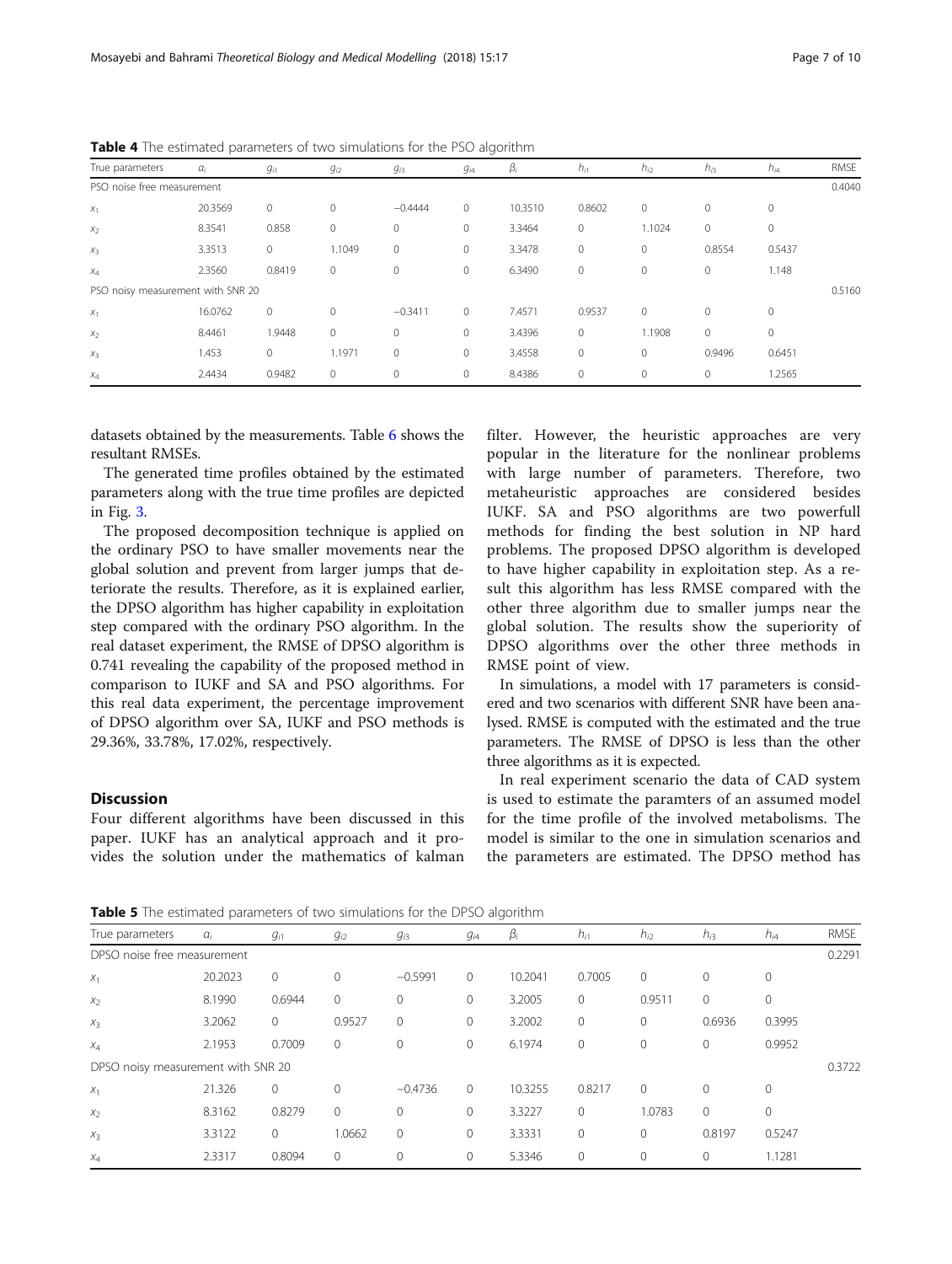<span id="page-7-0"></span>

less RMSE between the true data and the data obtained from the model with the estimated parametrs. This accuracy is obtained as a result of more running time compared with the PSO and SA algorithms. However, this time is not a significant problem because this methods are offline and a model is estimated to be used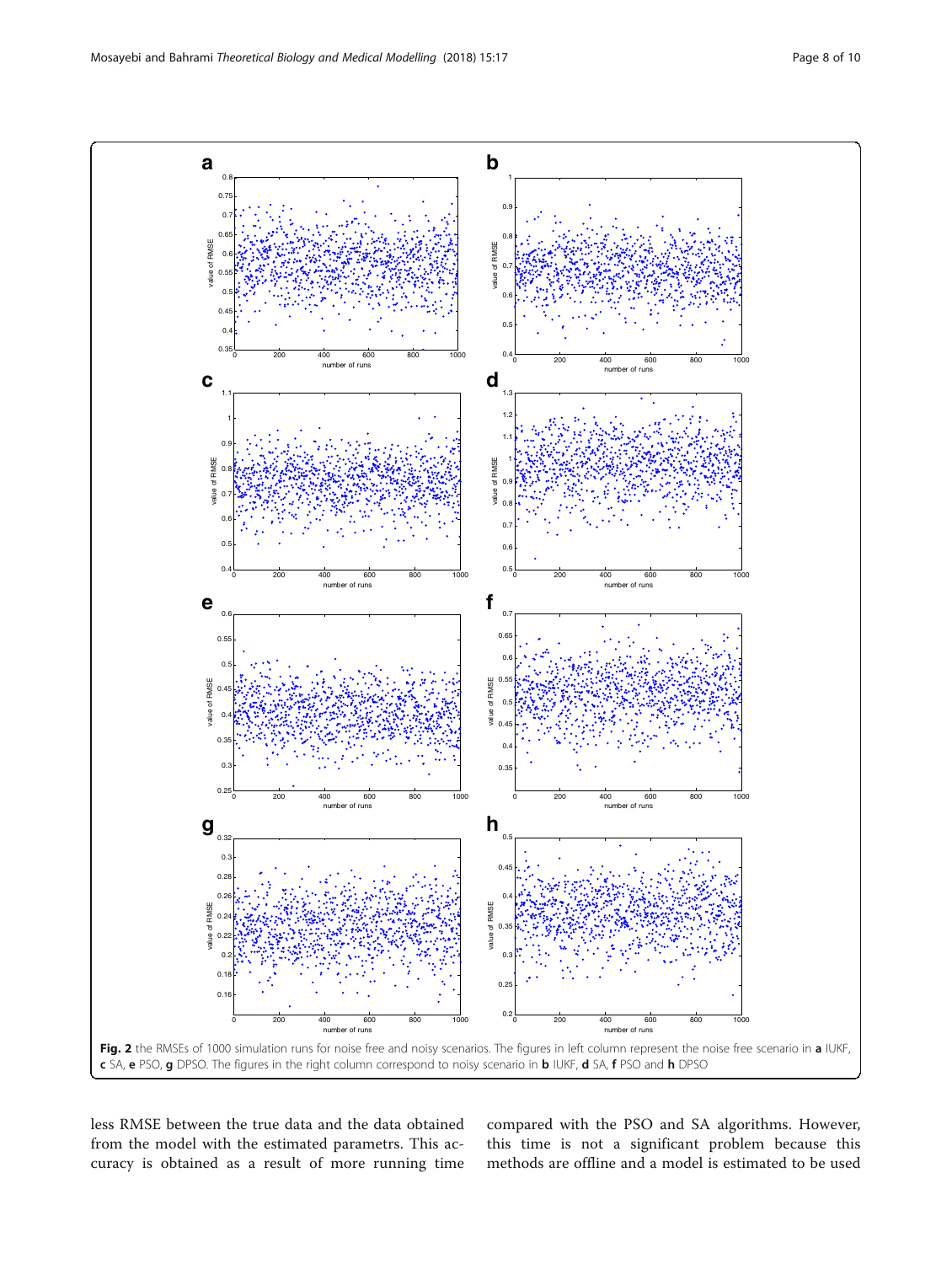<span id="page-8-0"></span>Table 6 The RMSE of the three algorithms in real data experiment

| Algorithms | <b>IUKF</b> | SΑ    | PSO   | <b>DPSC</b> |  |  |  |  |  |  |  |
|------------|-------------|-------|-------|-------------|--|--|--|--|--|--|--|
| RMSE       | 1.049       | 1.119 | 0.893 | 0.741       |  |  |  |  |  |  |  |

for further analysis. The running time of each algorithm is 343, 305, 287 and 416 s for IUKF, SA, PSO and DPSO algorithms, respectively.

## Conclusion

In this paper, a PSO based algorithm is suggested to estimate the unknown parameters of the nonlinear biological models. The proposed method is compared against IUKF, SA and the ordinary PSO algorithm. The results show the superiority of the DPSO algorithm compared with the other three methods. The results of the simulation and experimental scenarios reveal the capability of the proposed algorithm for estimation of the unknown parameters of a nonlinear biological system.

#### Acknowledgments

RM is grateful to Dr. Mehrdad Gholami-Shahbandi for his comments on metaheuristic approaches and for English proofreading of the paper.

#### Funding

This research is funded by no institute or organization.

#### Availability of data and materials

Please contact author for data requests.

#### Authors' contributions

RM is the main author of the paper and FB is the advising professor and helped to draft the manuscript. Both authors read and approved the final manuscript.

#### Authors' information

Raziyeh Mosayebi received her Bs.c and Ms.c. degree in Electrical Engineering from Amirkabir University of Technoogy, Tehran, Iran in 2011 and 2013, respectively. She then joined the biomedical Engineering department at University of Tehran in 2014 as a Ph.D. student. She is currently working on signal processing tools for fusion of EEG and fMRI data. Her main focus is on data decomposition and factorization methods. Fariba Bahrami is an associate professor at the University of Tehran, School of Electrical and Computer Engineering, Department of Biomedical Engineering. She received her B.S. and M.S. degrees in Communication Engineering from Technical University of Isfahan, Isfahan, Iran, in 1985 and 1988, respectively, and her Ph.D. degree from the University of Tehran at 1998 in Biomedical Engineering. She accomplished a part of her PhD research at Technical University of Munich, in Munich, Germany from 1994 to